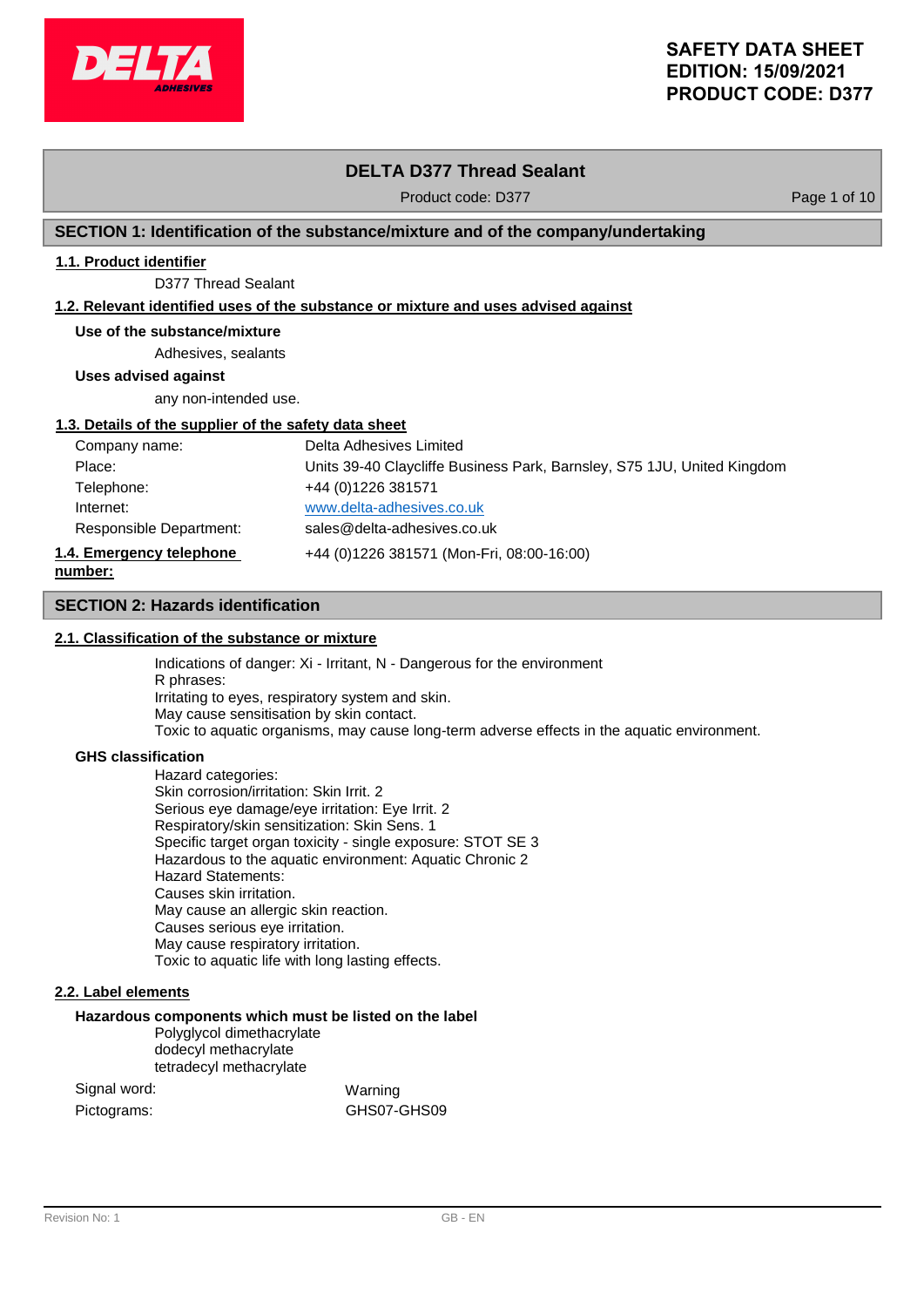

# **DELTA D377 Thread Sealant**

Product code: D377 Product code: D377



## **Hazard statements**

| H315             | Causes skin irritation.                          |
|------------------|--------------------------------------------------|
| H317             | May cause an allergic skin reaction.             |
| H <sub>319</sub> | Causes serious eye irritation.                   |
| H335             | May cause respiratory irritation.                |
| H411             | Toxic to aquatic life with long lasting effects. |

### **Precautionary statements**

| <u>aational I otatonionio</u> |                                                                                        |
|-------------------------------|----------------------------------------------------------------------------------------|
| P280                          | Wear protective gloves/protective clothing/eye protection/face protection.             |
| P333+P313                     | If skin irritation or rash occurs: Get medical advice/attention.                       |
| P305+P351+P338                | IF IN EYES: Rinse cautiously with water for several minutes. Remove contact lenses, if |
|                               | present and easy to do. Continue rinsing.                                              |
| P337+P313                     | If eye irritation persists: Get medical advice/attention.                              |
| P312                          | Call a POISON CENTER/doctor if you feel unwell.                                        |
| P501                          | Dispose of contents/container to in accordance with official regulations.              |
|                               |                                                                                        |

## **2.3. Other hazards**

No information available.

## **SECTION 3: Composition/information on ingredients**

## **3.2. Mixtures**

## **Hazardous components**

| EC No           | Chemical name                                                                                           | Quantity    |
|-----------------|---------------------------------------------------------------------------------------------------------|-------------|
| CAS No          | Classification                                                                                          |             |
| Index No        | <b>GHS</b> classification                                                                               |             |
| <b>REACH No</b> |                                                                                                         |             |
|                 | Polyglycol dimethacrylate                                                                               | $40 - 45%$  |
| 25852-47-5      | R43-52-53                                                                                               |             |
|                 | Skin Sens. 1, Aquatic Chronic 3; H317 H412                                                              |             |
| 205-570-6       | dodecyl methacrylate                                                                                    | $10 - 15$ % |
| 142-90-5        | Xi - Irritant, N - Dangerous for the environment R36/37/38-50-53                                        |             |
| 607-247-00-9    | Eye Irrit. 2, STOT SE 3, Skin Irrit. 2, Aquatic Acute 1, Aquatic Chronic 1; H319 H335 H315<br>H400 H410 |             |
| 219-835-9       | tetradecyl methacrylate                                                                                 | $5 - 10%$   |
| 2549-53-3       | Xi - Irritant R36/38-43                                                                                 |             |
|                 | Eye Irrit. 2, Skin Irrit. 2, Skin Sens. 1; H319 H315 H317                                               |             |
| 204-055-3       | 2'-Phenylacetohydrazide                                                                                 | $< 1$ %     |
| 114-83-0        | T - Toxic, Xi - Irritant R25-36/37/38-43                                                                |             |
|                 | Acute Tox. 3, Eye Irrit. 2, STOT SE 3, Skin Irrit. 2, Skin Sens. 1; H301 H319 H335 H315<br>H317         |             |

Full text of R and H phrases: see Section 16.

## **Further Information**

Product does not contain listed SVHC substances.

# **SECTION 4: First aid measures**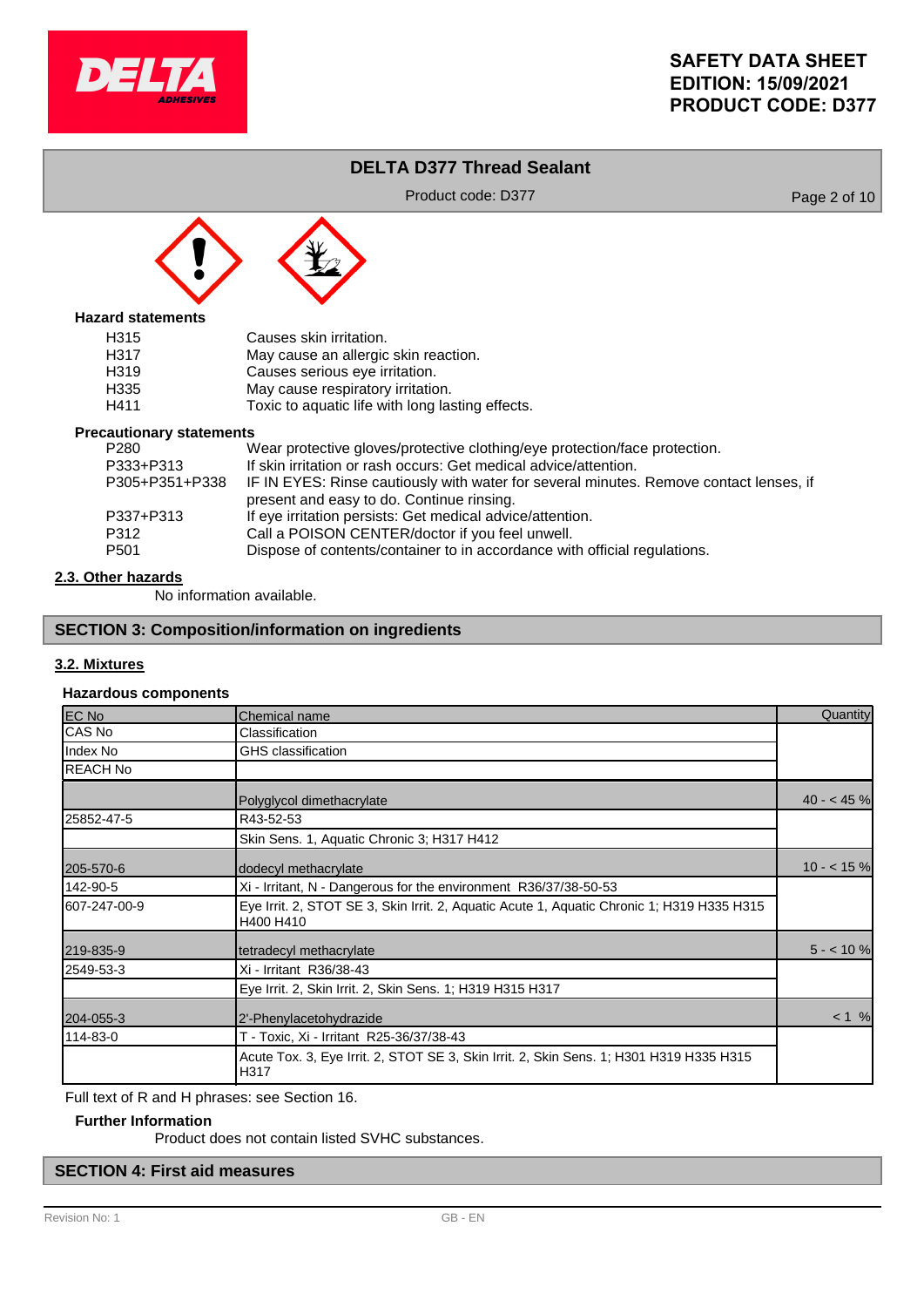

# **DELTA D377 Thread Sealant**

Product code: D377 Product code: D377

## **4.1. Description of first aid measures**

## **General information**

In case of accident or if you feel unwell, seek medical advice immediately (show safety data sheet if possible).

### **After inhalation**

Remove victim to fresh air and keep at rest in a position comfortable for breathing. Call a POISON CENTER or doctor/physician if you feel unwell.

### **After contact with skin**

After contact with skin, wash immediately with plenty of water and soap. If skin irritation or rash occurs: Get medical advice/attention.

### **After contact with eyes**

Rinse cautiously with water for several minutes. Remove contact lenses, if present and easy to do. Continue rinsing. In case of troubles or persistent symptoms, consult an ophthalmologist.

#### **After ingestion**

Do not induce vomiting. Rinse mouth thoroughly with water. Let water be swallowed in little sips (dilution effect). Never give anything by mouth to an unconscious person or a person with cramps. Call a POISON CENTER or doctor/physician.

### **4.2. Most important symptoms and effects, both acute and delayed**

No information available.

# **4.3. Indication of any immediate medical attention and special treatment needed**

Treat symptomatically.

## **SECTION 5: Firefighting measures**

## **5.1. Extinguishing media**

### **Suitable extinguishing media**

Dry extinguishing powder. Foam. Water spray. Carbon dioxide (CO2).

## **Unsuitable extinguishing media**

High power water jet.

### **5.2. Special hazards arising from the substance or mixture**

Can be released in case of fire: Carbon monoxide. Carbon dioxide (CO2). Nitrogen oxides (NOx).

### **5.3. Advice for firefighters**

Wear a self-contained breathing apparatus and chemical resistant suit. In case of fire and/or explosion do not breathe fumes.

### **Additional information**

Collect contaminated fire extinguishing water separately. Do not allow entering drains or surface water. Use water spray/stream to protect personnel and to cool endangered containers.

## **SECTION 6: Accidental release measures**

### **6.1. Personal precautions, protective equipment and emergency procedures**

Provide adequate ventilation. Do not breathe gas/vapour/spray. Avoid contact with skin, eye and clothing. Wear personal protection equipment. (refer to chapter 8)

### **6.2. Environmental precautions**

Do not empty into drains or the aquatic environment. Prevent spreading over great surfaces (e.g. by damming or installing oil booms). In case of leakage into waters, ground or the drainage system, the appropriate authorities must be informed.

## **6.3. Methods and material for containment and cleaning up**

Absorb with liquid-binding material (e.g. sand, diatomaceous earth, acid- or universal binding agents). Ventilate affected area.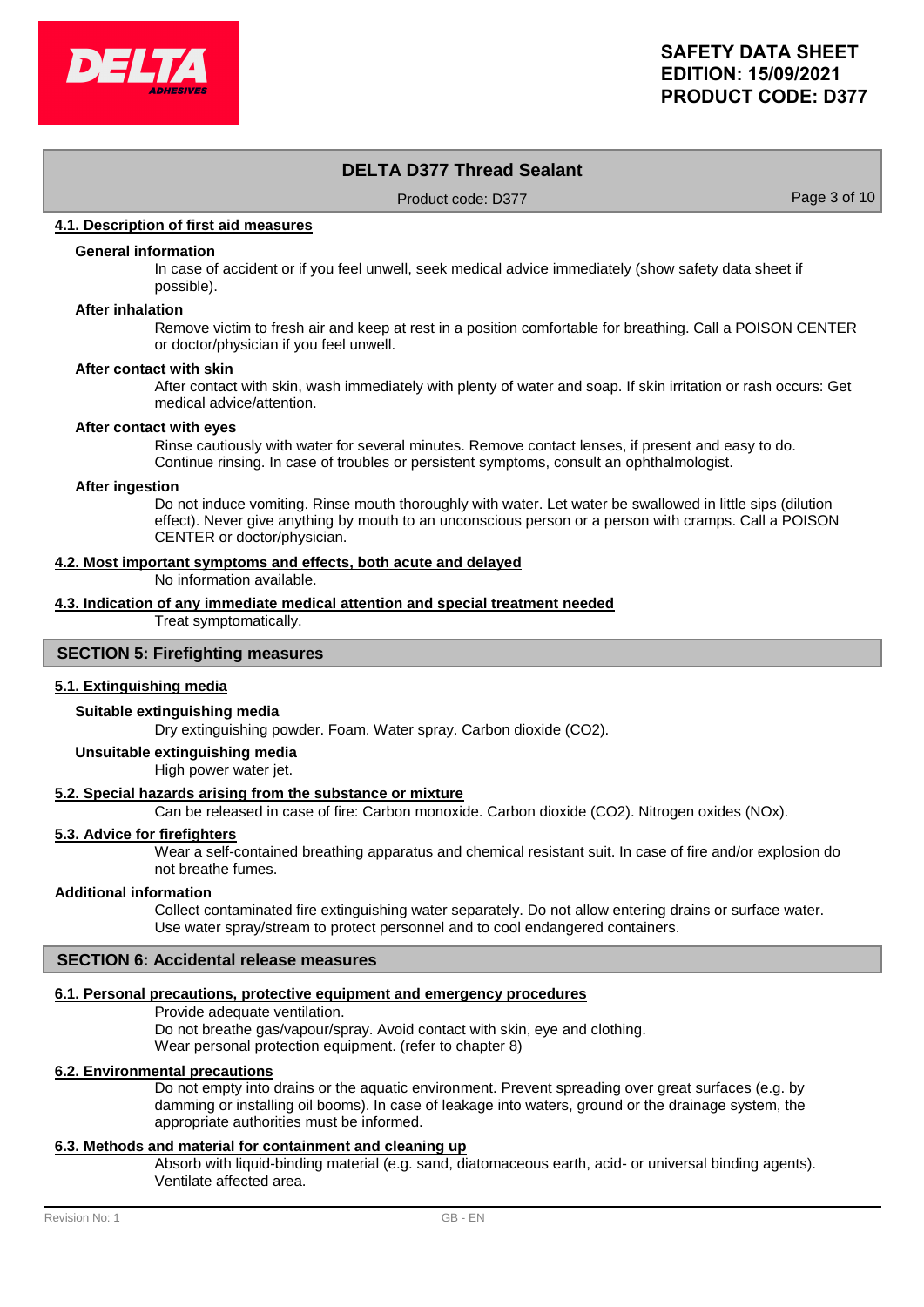

# **DELTA D377 Thread Sealant**

Product code: D377 Product code: D377

Treat the assimilated material according to the section on waste disposal. Clear contaminated area thoroughly.

## **6.4. Reference to other sections**

See protective measures under point 7 and 8.

### **SECTION 7: Handling and storage**

### **7.1. Precautions for safe handling**

### **Advice on safe handling**

Provide adequate ventilation. Wear suitable protective clothing. ( Refer to chapter 8. )

## **Advice on protection against fire and explosion**

Usual measures for fire prevention.

### **Further information on handling**

Do not breathe gas/vapour/spray. Avoid contact with skin, eye and clothing. General protection and hygiene measures: refer to chapter 8

### **7.2. Conditions for safe storage, including any incompatibilities**

## **Requirements for storage rooms and vessels**

Keep container tightly closed in a cool, well-ventilated place. Keep container dry.

### **Advice on storage compatibility**

Do not store together with: Explosives. Oxidizing solids. Oxidizing liquids. Radioactive substances. Infectious substances.

### **Further information on storage conditions**

Protect against: Light. UV-radiation/sunlight. heat. cooling. moisture.

### **7.3. Specific end use(s)**

No information available.

### **SECTION 8: Exposure controls/personal protection**

### **8.1. Control parameters**

### **Additional advice on limit values**

To date, no national limit values exist.

### **8.2. Exposure controls**



### **Appropriate engineering controls**

In case of open handling, use devices with built-in suction where possible. If suction of the immediate vicinity is impossible or insufficient, adequate airing of the working place must be ensured.

### **Protective and hygiene measures**

Always close containers tightly after the removal of product. Do not eat, drink, smoke or sneeze at the workplace. Wash hands before breaks and at the end of work. Remove contaminated clothing immediatley and dispose off safely. Wash contaminated clothing prior to re-use. Used working clothes should not be used outside the work area. Street clothing should be stored seperately from work clothing. Protect skin by using skin protective cream.

### **Eye/face protection**

Suitable eye protection: Tightly sealed safety glasses. DIN EN 166

### **Hand protection**

Pull-over gloves of rubber. DIN EN 374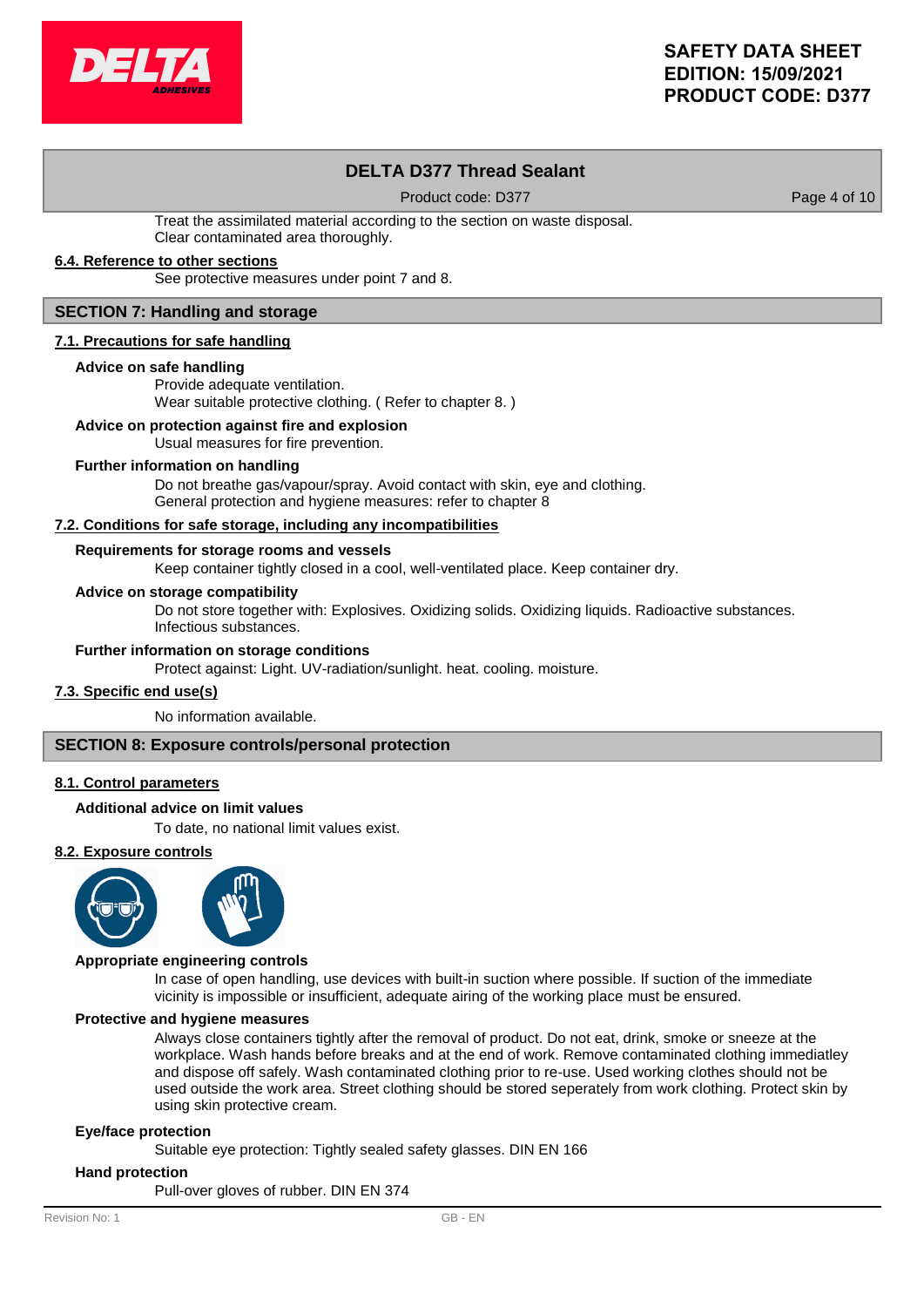

## **DELTA D377 Thread Sealant** Product code: D377 Product code: D377 Suitable material: (Breakthrough time >= 480 min, penetration time (maximum wearing period): 160 min) CR (polychloroprenes, Chloroprene rubber). (0,5 mm) FKM (fluororubber). (0,4 mm) Butyl rubber. (0,5 mm) Before using check leak tightness / impermeability. In case of reutilization, clean gloves before taking off and store in well-aired place. In the cases of special applications, it is recommended to check the chemical resistance with the manufacturer of the gloves. Suitable protection of the body: Lab apron. **Skin protection** Respiratory protection required in case of: **Respiratory protection**

insufficient ventilation. Generation/formation of aerosols Generation/formation of mist Suitable respiratory protective equipment: Combination filter device (DIN EN 141).. Type : A / P2/P3 The filter class must be suitable for the maximum contaminant concentration (gas/vapour/aerosol/particulates) that may arise when handling the product. If the concentration is exceeded, closed-circuit breathing apparatus must be used!

## **Environmental exposure controls**

Do not empty into drains or the aquatic environment.

### **SECTION 9: Physical and chemical properties**

## **9.1. Information on basic physical and chemical properties**

| Physical state:                          | liquid         |                |                    |
|------------------------------------------|----------------|----------------|--------------------|
| Colour:                                  | Yellow         |                |                    |
| Odour:                                   | characteristic |                |                    |
|                                          |                |                | <b>Test method</b> |
| pH-Value:                                |                | not determined |                    |
| Changes in the physical state            |                |                |                    |
| Melting point:                           |                | not determined |                    |
| Initial boiling point and boiling range: |                | not determined |                    |
| Flash point:                             |                | not determined |                    |
| <b>Explosive properties</b><br>none/none |                |                |                    |
| Lower explosion limits:                  |                | not determined |                    |
| Upper explosion limits:                  |                | not determined |                    |
| <b>Oxidizing properties</b><br>none/none |                |                |                    |
| Vapour pressure:                         |                | not determined |                    |
| Density:                                 |                | not determined |                    |
| Viscosity / dynamic:                     |                | not determined |                    |
| 9.2. Other information                   |                |                |                    |
| No information available.                |                |                |                    |

## **SECTION 10: Stability and reactivity**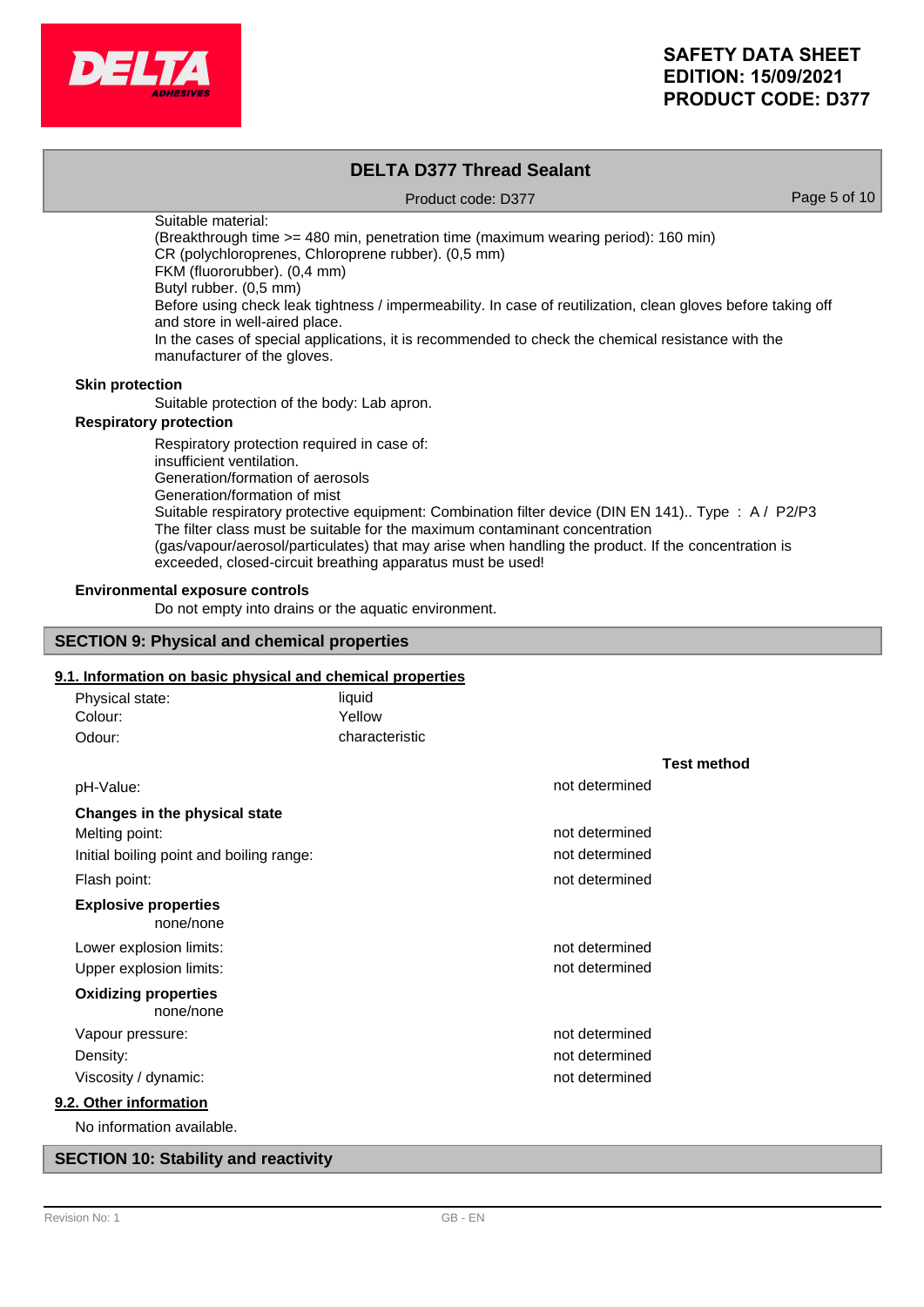

# **DELTA D377 Thread Sealant**

Product code: D377 Product code: D377

## **10.1. Reactivity**

No information available.

## **10.2. Chemical stability**

Stable under normal storage and handling conditions.

### **10.3. Possibility of hazardous reactions**

No information available.

### **10.4. Conditions to avoid**

Protect against: Light. UV-radiation/sunlight. heat. cooling. moisture.

### **10.5. Incompatible materials**

Materials to avoid: Strong acid. Oxidizing agents, strong. Alkalis (alkalis), concentrated.

### **10.6. Hazardous decomposition products**

Can be released in case of fire: Carbon monoxide. Carbon dioxide (CO2). Nitrogen oxides (NOx).

### **SECTION 11: Toxicological information**

### **11.1. Information on toxicological effects**

### **Toxicocinetics, metabolism and distribution**

No information available.

## **Acute toxicity**

Based on available data, the classification criteria are not met.

### **Acute toxicity**

| CAS No   | IChemical name          |                 |           |                 |                |
|----------|-------------------------|-----------------|-----------|-----------------|----------------|
|          | Exposure routes         | <b>I</b> Method | Dose      | <b>S</b> pecies | <b>ISource</b> |
| 114-83-0 | 2'-Phenylacetohydrazide |                 |           |                 |                |
|          | 'oral                   | LD50            | 270 mg/kg | Mouse.          |                |

### **Irritation and corrosivity**

Causes skin irritation.

Causes serious eye irritation.

### **Sensitising effects**

May cause an allergic skin reaction. (Polyglycol dimethacrylate), (tetradecyl methacrylate), (2'-

## Phenylacetohydrazide)

Respiratory or skin sensitisation:

People who suffer from skins problems, asthma, allergies, chronic or recurring respiratory illnesses must not be deployed in processes, which use this substance.

### **STOT-single exposure**

May cause respiratory irritation. (dodecyl methacrylate), (2'-Phenylacetohydrazide)

### **Severe effects after repeated or prolonged exposure**

Based on available data, the classification criteria are not met.

### **Carcinogenic/mutagenic/toxic effects for reproduction**

Based on available data, the classification criteria are not met.

### **Aspiration hazard**

Based on available data, the classification criteria are not met.

### **Specific effects in experiment on an animal**

No information available.

## **SECTION 12: Ecological information**

## **12.1. Toxicity**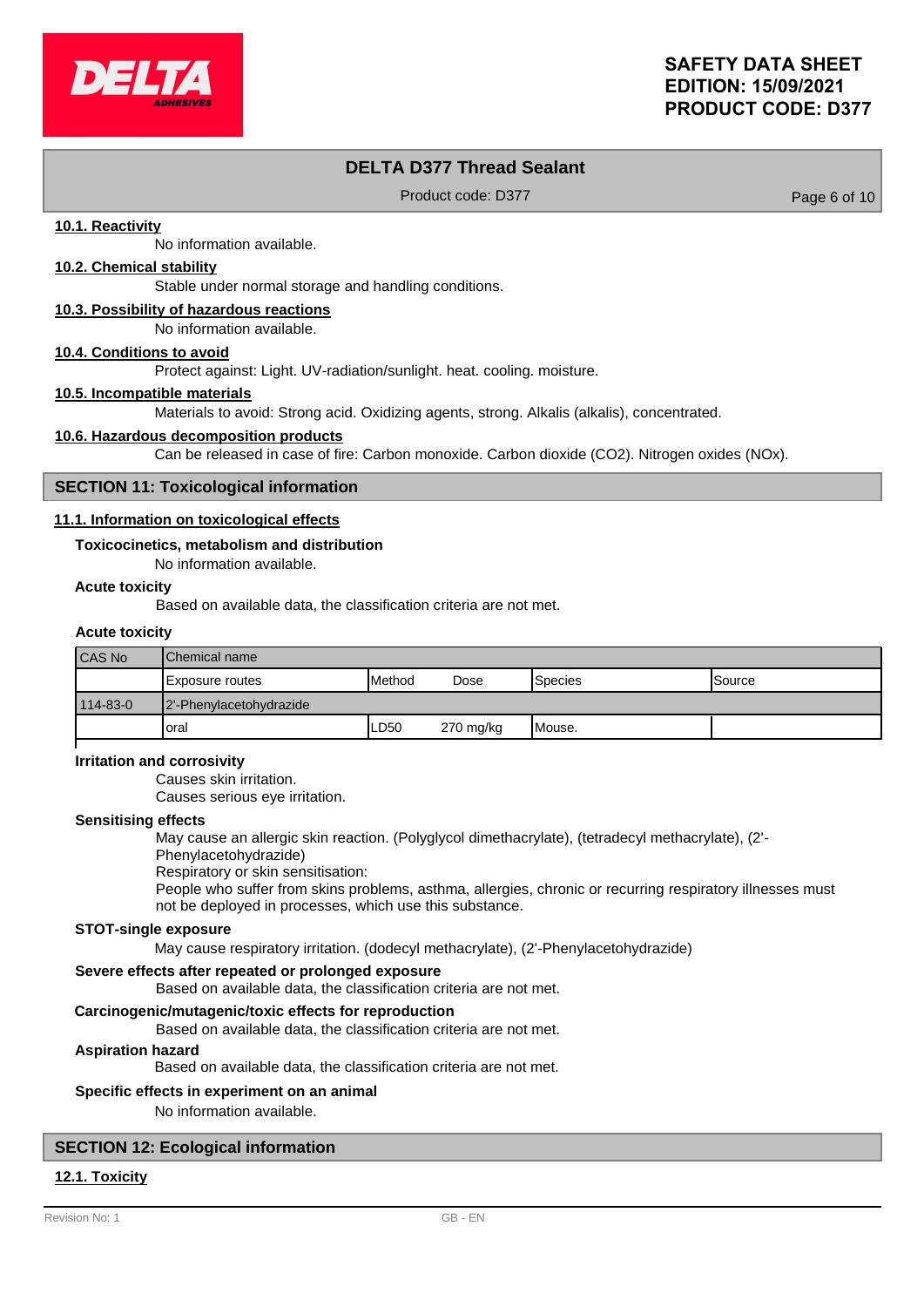

## **DELTA D377 Thread Sealant**

Product code: D377 Product code: D377

No data available

**12.2. Persistence and degradability**

No data available

## **12.3. Bioaccumulative potential**

#### **Partition coefficient n-octanol/water**

| <b>ICAS No</b> | <b>Chemical name</b>    | Log Pow |
|----------------|-------------------------|---------|
| 142-90-5       | Idodecyl methacrylate   | 6,68    |
| 2549-53-3      | tetradecyl methacrylate | 7,66    |

### **12.4. Mobility in soil**

No data available

## **12.5. Results of PBT and vPvB assessment**

No data available

**12.6. Other adverse effects**

No data available

### **Further information**

Do not empty into drains or the aquatic environment.

## **SECTION 13: Disposal considerations**

## **13.1. Waste treatment methods**

### **Advice on disposal**

Waste disposal according to official state regulations. Consult the local waste disposal expert about waste disposal. Cleaned containers may be recycled.

### **Waste disposal number of waste from residues/unused products**

080409 WASTES FROM THE MANUFACTURE, FORMULATION, SUPPLY AND USE (MFSU) OF COATINGS (PAINTS, VARNISHES AND VITREOUS ENAMELS), ADHESIVES, SEALANTS AND PRINTING INKS; wastes from MFSU of adhesives and sealants (including waterproofing products); waste adhesives and sealants containing organic solvents or other dangerous substances Classified as hazardous waste.

### **Waste disposal number of used product**

WASTES FROM THE MANUFACTURE, FORMULATION, SUPPLY AND USE (MFSU) OF COATINGS (PAINTS, VARNISHES AND VITREOUS ENAMELS), ADHESIVES, SEALANTS AND PRINTING INKS; wastes from MFSU of adhesives and sealants (including waterproofing products); waste adhesives and sealants containing organic solvents or other dangerous substances Classified as hazardous waste. 080409

### **Waste disposal number of contaminated packaging**

WASTE PACKAGING; ABSORBENTS, WIPING CLOTHS, FILTER MATERIALS AND PROTECTIVE CLOTHING NOT OTHERWISE SPECIFIED; packaging (including separately collected municipal packaging waste); packaging containing residues of or contaminated by dangerous substances Classified as hazardous waste. 150110

## **Contaminated packaging**

Handle contaminated packaging in the same way as the substance itself.

## **SECTION 14: Transport information**

## **Land transport (ADR/RID)**

| <b>14.1. UN number:</b>           | UN 3082                                                                       |
|-----------------------------------|-------------------------------------------------------------------------------|
| 14.2. UN proper shipping name:    | ENVIRONMENTALLY HAZARDOUS SUBSTANCE, LIQUID, N.O.S.<br>(dodecyl methacrylate) |
| 14.3. Transport hazard class(es): | 9                                                                             |
| Revision No: 1                    | GB - FN                                                                       |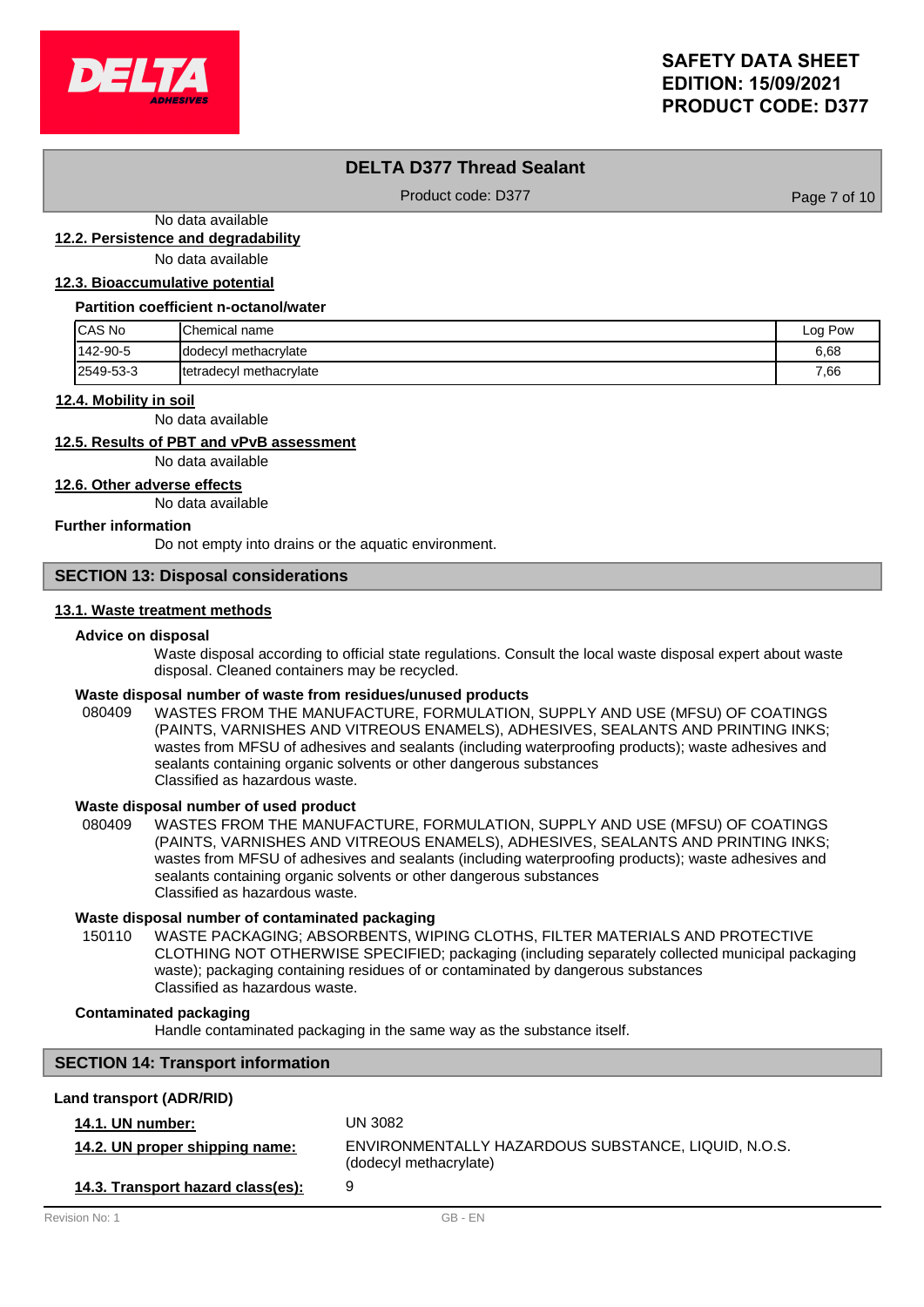

|                                                                                    | <b>DELTA D377 Thread Sealant</b>                                              |              |
|------------------------------------------------------------------------------------|-------------------------------------------------------------------------------|--------------|
|                                                                                    | Product code: D377                                                            | Page 8 of 10 |
| 14.4. Packing group:                                                               | $\mathbf{III}$                                                                |              |
| Hazard label:                                                                      | 9                                                                             |              |
|                                                                                    |                                                                               |              |
|                                                                                    |                                                                               |              |
|                                                                                    |                                                                               |              |
| Classification code:<br><b>Special Provisions:</b>                                 | M <sub>6</sub><br>274 335 601                                                 |              |
| Limited quantity:                                                                  | 5 <sub>L</sub>                                                                |              |
| Transport category:                                                                | 3                                                                             |              |
| Hazard No:                                                                         | 90                                                                            |              |
| Tunnel restriction code:                                                           | E                                                                             |              |
| Other applicable information (land transport)<br>Excepted quantity: E1             |                                                                               |              |
| <b>Inland waterways transport (ADN)</b>                                            |                                                                               |              |
| 14.1. UN number:                                                                   | <b>UN 3082</b>                                                                |              |
| 14.2. UN proper shipping name:                                                     | ENVIRONMENTALLY HAZARDOUS SUBSTANCE, LIQUID, N.O.S.<br>(dodecyl methacrylate) |              |
| 14.3. Transport hazard class(es):                                                  | 9                                                                             |              |
| 14.4. Packing group:                                                               | $\mathbf{III}$                                                                |              |
| Hazard label:                                                                      | 9                                                                             |              |
|                                                                                    |                                                                               |              |
|                                                                                    |                                                                               |              |
| Classification code:                                                               | M <sub>6</sub>                                                                |              |
| Special Provisions:                                                                | 274 335 601                                                                   |              |
| Limited quantity:                                                                  | 5L                                                                            |              |
| Other applicable information (inland waterways transport)<br>Excepted quantity: E1 |                                                                               |              |
| <b>Marine transport (IMDG)</b>                                                     |                                                                               |              |
| 14.1. UN number:                                                                   | <b>UN 3082</b>                                                                |              |
| 14.2. UN proper shipping name:                                                     | ENVIRONMENTALLY HAZARDOUS SUBSTANCE, LIQUID, N.O.S.<br>(dodecyl methacrylate) |              |
| 14.3. Transport hazard class(es):                                                  | 9                                                                             |              |
| 14.4. Packing group:                                                               | $\mathbf{III}$                                                                |              |
| Hazard label:                                                                      | 9                                                                             |              |
|                                                                                    | Alb.                                                                          |              |
| Marine pollutant:                                                                  | <b>YES</b>                                                                    |              |
| Special Provisions:                                                                | 274, 335                                                                      |              |
| Limited quantity:                                                                  | 5L                                                                            |              |
| EmS:                                                                               | F-A, S-F                                                                      |              |
| Other applicable information (marine transport)<br>Excepted quantity: E1           |                                                                               |              |
| Air transport (ICAO)                                                               |                                                                               |              |
| 14.1. UN number:                                                                   | <b>UN 3082</b>                                                                |              |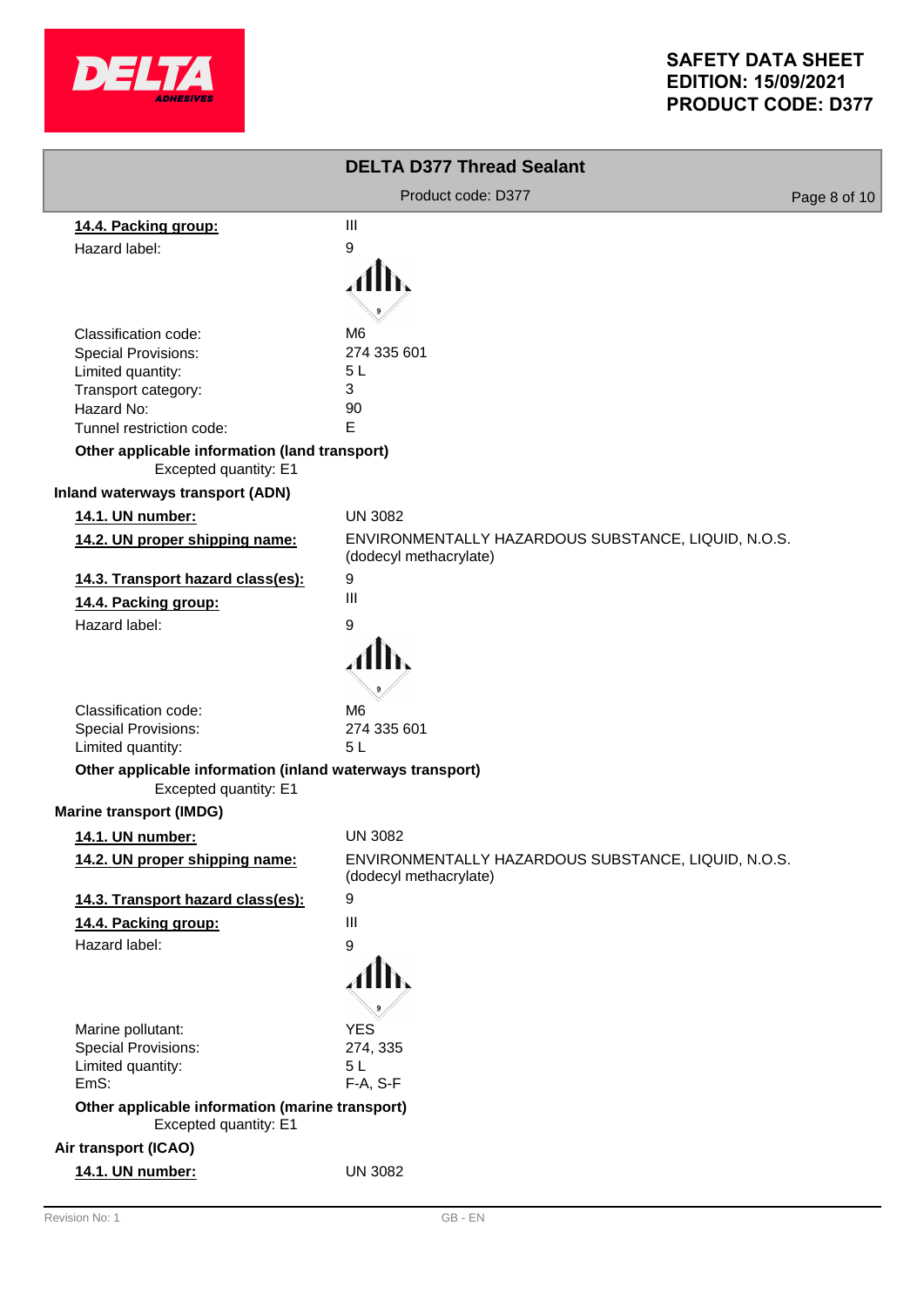

|                                                                                             | <b>DELTA D377 Thread Sealant</b>                                                                                                                                                                                                                                    |              |  |
|---------------------------------------------------------------------------------------------|---------------------------------------------------------------------------------------------------------------------------------------------------------------------------------------------------------------------------------------------------------------------|--------------|--|
|                                                                                             | Product code: D377                                                                                                                                                                                                                                                  | Page 9 of 10 |  |
| 14.2. UN proper shipping name:                                                              | ENVIRONMENTALLY HAZARDOUS SUBSTANCE, LIQUID, N.O.S.<br>(dodecyl methacrylate)                                                                                                                                                                                       |              |  |
| 14.3. Transport hazard class(es):                                                           | 9                                                                                                                                                                                                                                                                   |              |  |
| 14.4. Packing group:                                                                        | Ш                                                                                                                                                                                                                                                                   |              |  |
| Hazard label:                                                                               | 9                                                                                                                                                                                                                                                                   |              |  |
|                                                                                             |                                                                                                                                                                                                                                                                     |              |  |
| <b>Special Provisions:</b>                                                                  | A97 A158                                                                                                                                                                                                                                                            |              |  |
| Limited quantity Passenger:                                                                 | 30 kg G                                                                                                                                                                                                                                                             |              |  |
| IATA-packing instructions - Passenger:<br>IATA-max. quantity - Passenger:                   | 964<br>450 L                                                                                                                                                                                                                                                        |              |  |
| IATA-packing instructions - Cargo:                                                          | 964                                                                                                                                                                                                                                                                 |              |  |
| IATA-max. quantity - Cargo:                                                                 | 450L                                                                                                                                                                                                                                                                |              |  |
| Other applicable information (air transport)<br>Passenger-LQ: Y964<br>Excepted quantity: E1 |                                                                                                                                                                                                                                                                     |              |  |
| 14.5. Environmental hazards                                                                 |                                                                                                                                                                                                                                                                     |              |  |
| ENVIRONMENTALLY HAZARDOUS:                                                                  | yes                                                                                                                                                                                                                                                                 |              |  |
| Danger releasing substance:                                                                 | dodecyl methacrylate                                                                                                                                                                                                                                                |              |  |
| 14.6. Special precautions for user<br>refer to chapter 6-8                                  |                                                                                                                                                                                                                                                                     |              |  |
| 14.7. Transport in bulk according to Annex II of MARPOL73/78 and the IBC Code<br>irrelevant |                                                                                                                                                                                                                                                                     |              |  |
| <b>SECTION 15: Regulatory information</b>                                                   |                                                                                                                                                                                                                                                                     |              |  |
|                                                                                             | 15.1. Safety, health and environmental regulations/legislation specific for the substance or mixture                                                                                                                                                                |              |  |
| <b>EU regulatory information</b>                                                            |                                                                                                                                                                                                                                                                     |              |  |
| 1999/13/EC (VOC):                                                                           | No information available. VOC Directive 2004/42/EC: No information available.                                                                                                                                                                                       |              |  |
| <b>Additional information</b>                                                               |                                                                                                                                                                                                                                                                     |              |  |
| Part 2, No 9ii, siehe StörfallVO (Seveso II).<br>REACH 1907/2006 Appendix XVII, No 3        | The preparation is dangerous in the sense of Directive 1999/45/EC.<br>This preparation is hazardous in the sense of regulation (EC) No 1272/2008 [GHS].<br>Regulation 96/82/EC for danger control following severe accidents with dangerous substances: Appendix I, |              |  |
| National regulatory information                                                             |                                                                                                                                                                                                                                                                     |              |  |
| <b>Employment restrictions:</b><br>Water contaminating class (D):                           | Observe employment restrictions for young people.<br>2 - water contaminating                                                                                                                                                                                        |              |  |
| 15.2. Chemical safety assessment                                                            |                                                                                                                                                                                                                                                                     |              |  |
| Chemical safety assessments for substances in this mixture were not carried out.            |                                                                                                                                                                                                                                                                     |              |  |
| <b>SECTION 16: Other information</b>                                                        |                                                                                                                                                                                                                                                                     |              |  |

## **Changes**

Rev. 1,00, 16.12.2014, Initial release